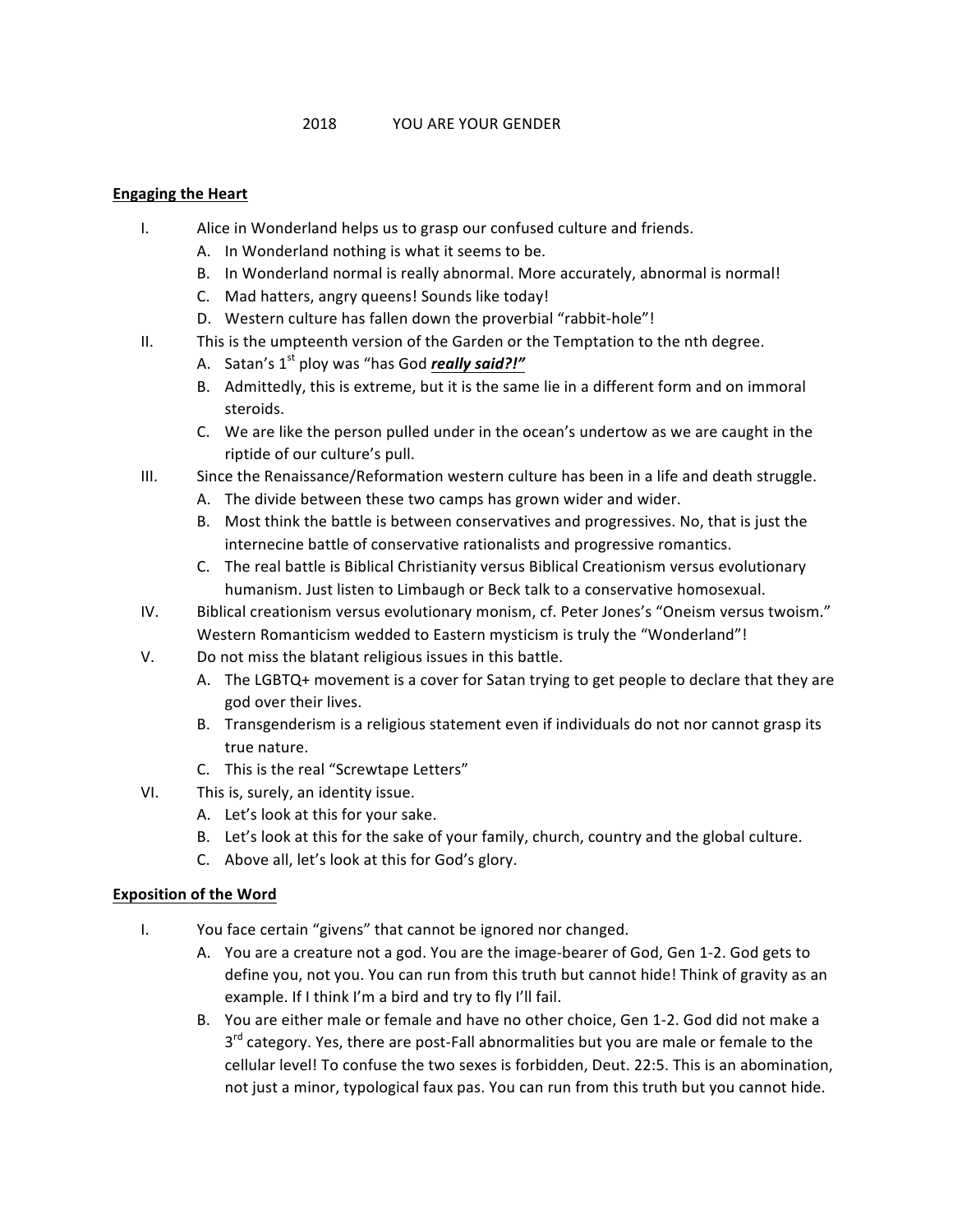- C. You are a fallen sinner born in the  $1<sup>st</sup>$  Adam, Gen 3; Rom 1-3, 5. Note that Paul in Romans 1-3 includes Jew and Gentiles in the  $1<sup>st</sup>$  Adam. You can run from this truth but you cannot hide. All men in the  $1<sup>st</sup>$  Adam-- die!
- II. You are, **therefore**, a reflection of your god.
	- A. Jaweh is the triune Creator, Sustainer and Redeemer.
	- B. Psalm 115 makes the point of what this means *functionally.*
	- C. Matthew 6:19-34 extends this functional connection between the god you serve and how you live.
	- D. God and His creation are a binary construction. The Creator/creature distinction is of the utmost importance.
	- E. The husband and wife are a reflection of this binary relationship: Jaweh/Israel; Christ and the Church.
	- F. All substitutes for the True God are satanic substitutions. Mr. Potato-head is a cute game, but that approach to God is **not funny.**
- III. Your gender is an important factor in your being an image bearer and not a god.
	- A. All humans have much in common across gender lines: both are image bearers; can have the fruits of the Spirit; live the beatitudes, etc.
	- B. But, these are reflected in gender specific complimentary ways.
	- C. The structure of human relationships is captured in the Westminster Larger Catechism's exposition of the  $5<sup>th</sup>$  commandment, question and answer #s 123-133.
	- D. All orthodox theological constructs are at stake: the Trinity, God's nature, creation, Fall and redemption. Cf., The Battle for the Biblical Family.

## **Exhortation for Life**

- I. This impacts your self-identity.
	- A. SELF: Ex. Satan vs. God; Cain vs God; Lamech vs God; Enoch's generation vs God, the Flood generation, Babel, etc.
	- B. Marriage: Jaweh/Israel; Christ/church
	- C. Parenting: gender modeling and instruction, Ephesians 6
	- D. Church: elders vs laymen; the proper working out of Ephesians 4 and each part contributing
	- E. City, State, Country: salt/light, cf., CC Zimmerman in **The Battle for the Biblical Family.** Remember Max weber's The Protestant Work Ethic.
	- F. Global missions: we cannot afford to export a gender confused gospel "knockoff"! The "insider movement" on steroids. Good and evil really do exist!
- II. You need to study.
	- A. Books:
		- 1. Peter Jones: **The God of Sex: How Spirituality Defines Your Sexuality** (Colorado Springs: David C Cook, 2006) and many other titles
		- 2. Nancy R Pearcey: Love thy Body, Answering Hard Questions about Life and **Sexuality** (Grand Rapids: Baker Books, 2018)
		- 3. Steven D Smith: *Pagans and Christians in the City: Culture Wars from the Tiber to the Potomac,* (Grand rapids: Eerdmans, 2018)
	- B. Articles by GCS: